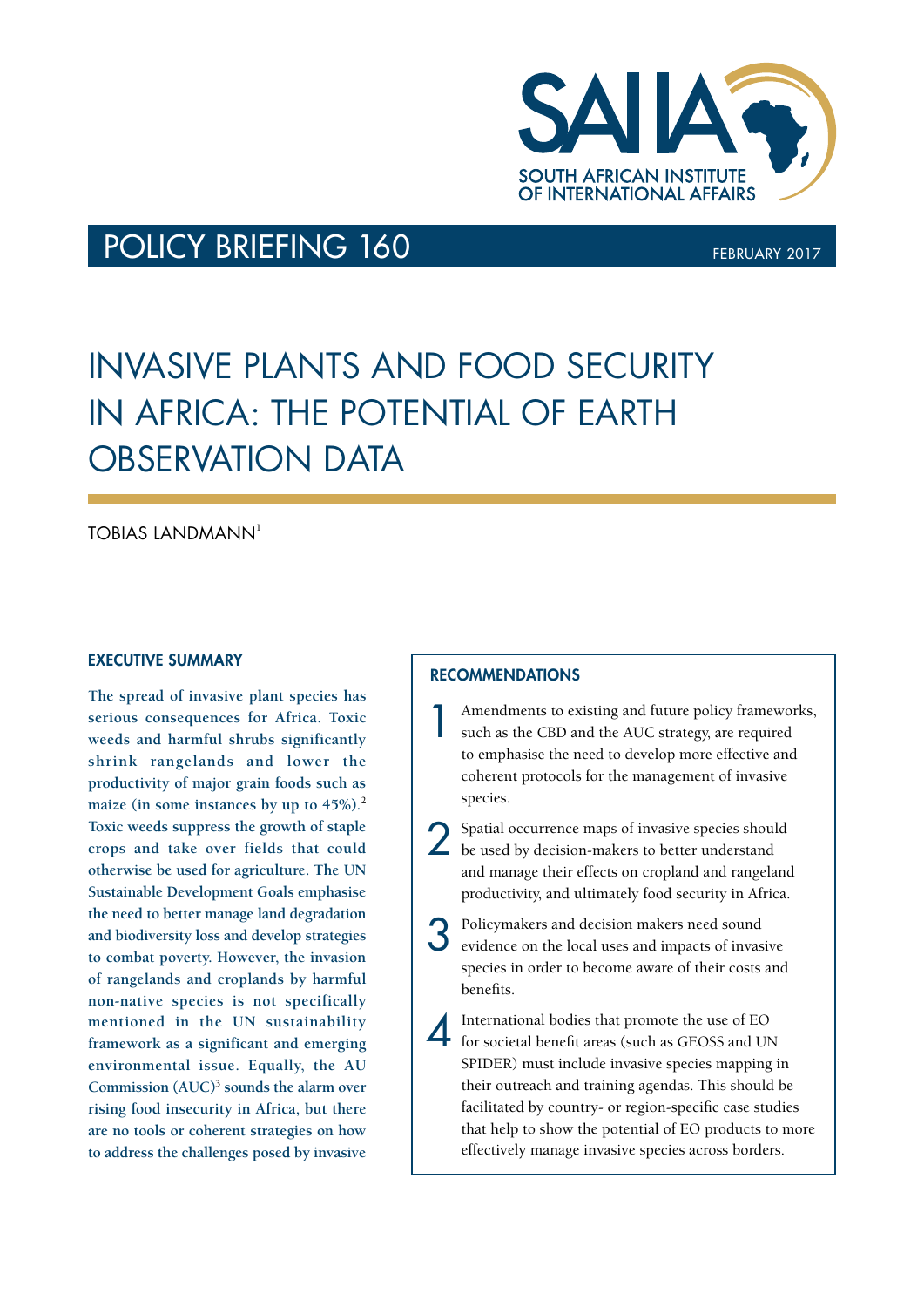**species in the context of enhancing food security. This briefing highlights the significance of earth observation (EO) data for the development of tools and strategies to curb the increasing spread of invasive species.**

#### **INTRODUCTION**

Invasive species have a detrimental effect on biodiversity, crop production and livelihoods across Africa. They affect the livestock industry by lowering forage yields and quality, interfering with grazing, poisoning animals, increasing the costs associated with livestock production and reducing land value. They also affect wildlife habitat and forage, deplete soil and water resources, and reduce plant and animal diversity.<sup>4</sup> Some invasive species have human health implications, such as providing sugar feeding possibilities to mosquito vectors such as those of malaria.5

Invasive species threaten the recent gains made in Africa around improving land use sustainability and combating hunger. The AU recognises that significant challenges still face the continent. In the context of food security, the 2014–2017 AUC strategy emphasises that declining agricultural productivity is an area of focus for future research and development, with one major constraint to Africa's agricultural productivity being invasive species.<sup>6</sup> Although the strategy raises concerns about rising food insecurity on the continent, clear approaches and policy interventions to address the impact of invasive species on land productivity are still missing.<sup>7</sup> Therefore, the development of coherent intervention and land management strategies that look at ways to curb the increasing spread of invasive species is paramount.

The challenge with invasive species is that there is no quick solution, and thus issues around their management and use may be put into the 'too hard' basket. However, EO tools can play a vital role in effectively identifying priority zones and future spread and risk areas, for the deployment of pre-emptive containment measures.<sup>8</sup>

Although invasive species contribute significantly to environmental land degradation and their effects are usually irreversible, they are generally not viewed as a critical environmental issue. Consequently, they do not receive adequate attention from policymakers. However, the spread of invasive species poses a major threat to the livelihoods of many small-scale farmers and pastoralists in Africa.<sup>9</sup> The poor are the most vulnerable to land degradation caused by invasive species, as they

are generally directly dependent on biodiversity-based goods and the associated ecosystem services for their livelihoods. In Africa, for example, agriculture provides 60% of all employment, rising to 80% for populations in rural areas.10 Since the spread of invasive species impedes the provision of ecosystem services while also reducing crop yields and income from livestock, it contributes significantly to social instability and economic hardship, placing constraints on sustainable development, economic growth and poverty alleviation.<sup>11</sup>

#### THE POTENTIAL OF FARTH OBSERVATION TO MAP INVASIVE SPECIES' PROPAGATION AREAS

EO technology can provide information feeds on environmental conditions and changes in vegetation composition that are up to date, temporally and spatially uniform, and synoptic.<sup>12</sup> The wide-area monitoring aspect of EO makes it a very effective technology when compared with 'traditional' ground-based hand or global positioning system mapping methods, which are limited in their spatial coverage and more time consuming and costly.<sup>13</sup> Vegetation maps derived from EO usually cover larger and more inaccessible areas. They can also be updated at intervals as determined by the intervention needed. The development of geo-information systems provides an important opportunity for developing countries, which generally have poor data, technology and capacity to synoptically assess cropland and rangeland productivity constraints. Recently, EO has been recognised as a synthesising tool for the management of interventions aimed at invasive species control through mapping and visualising invader distribution corridors and areas that are at risk of being invaded in future.<sup>14</sup> Although the full extent of the effects of invasive species on agricultural productivity is as yet unclear, EO technology offers one means to assess the affected area and the changing patterns of invasive species propagation over time.

The applicability of EO in this context is especially pertinent given that new satellite datasets are currently available for free (for example Sentinel-2), with better mapping accuracies than ever before. These datasets are particularly valuable and provide a unique opportunity for monitoring vegetation species shifts in inaccessible areas across Africa.

#### POLICY INTERVENTION POSSIBILITIES

Several political programmes worldwide deal with invasive species. For Africa there is, most importantly, the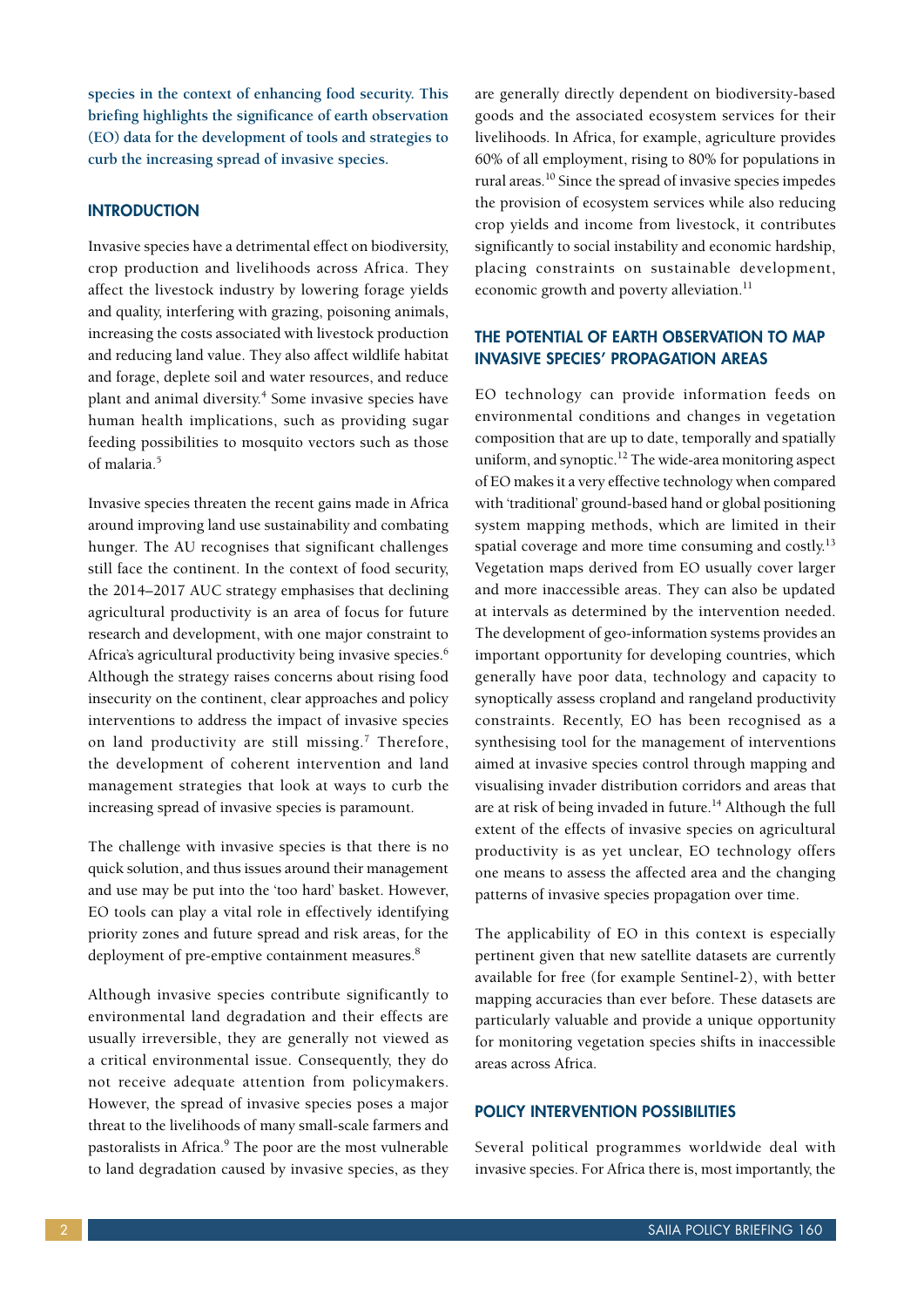introduction of alien species and suggests implementing measures to control or eradicate invasive species that threaten ecosystems, habitats or native species.15 The CBD also stipulates that by 2020, invasive species and their pathways should be identified and prioritised. The AUC's Agenda 2063 emphasises declining agricultural productivity, but no specific reference is made to the effects of invasive species on food security. The Inter-African Phytosanitary Council of the AU<sup>16</sup> has set out a strategic objective for 2014–2023 to mitigate the loss of biodiversity through the improved management of invasive species within key spread and risk areas on a transboundary scale. At a country level in Africa, there are a few localised invasive species programmes. Regionally, however, there

Convention on Biological Diversity (CBD), specifically Article 8, which encourages parties to prevent the

are no standardised recommendations and guidelines on how to deal with the containment and further spread of invasive species.17 In many African countries there are inadequate policy frameworks for preventive measures and a general lack of technical capacity in the deployment of appropriate invasive species management strategies. There is also a significant shortfall in funding to deploy 'on the ground' measures.<sup>18</sup> This is partly attributable to the lack of quantifiable information or empirical evidence on how invasive species interrelate with the environment and the possible trade-offs (costs and benefits) that are associated with their spread.<sup>19</sup>

Awareness needs to be created about the utility of EO information in providing credible, objective and wide-area information on the spread, distribution and abundance of invasive species for country-specific biodiversity reporting and action plans, specifically in the context of the CBD. The EO-derived information would help to consistently manage the spread of invasive species across country boundaries. Invasive species' propagation pathways, mapped from EO, can be effectively linked to perceptions of their local impacts, uses and management options. This comprehensive knowledge can lay the foundation for cost and benefit analyses and the possible commercial use of products from invasive species (such as charcoal from invasive trees).

For better decision-making on the possible uses and consequences of invasive species, international programmes such as AfriGEOSS<sup>20</sup> and UN-SPIDER<sup>21</sup> should facilitate case studies linking local-scale environmental and socio-economic invasion effects to

invasive species occurrence maps. Both programmes promote the use of EO for better policy reporting and decision-making within key societal benefit areas, such as food security. The case studies developed through these programmes will also help to improve the understanding of the ecology of the invasive species. The need to facilitate case studies for key use cases was recently acknowledged at the first AfriGEOSS Symposium, held in April 2016 in Zimbabwe.

The CBD can do more to promote the spatial assessment of invasive species management priority areas in view of their effects on local scale biodiversity, possibly also exploring the inclusion of a clause on this topic as an amendment to Article 8 of the CBD text. The AUC should urgently address the lack of protocols and capacity for prioritising invasive species in existing legislation and control measures. As part of any policy amendment, country-level institutional and legal frameworks need to be assessed.

#### OUTLOOK AND CONCLUSION

AU strategies on food security and agriculture should place greater emphasis on the use of EO to objectively identify priority, buffer and containment zones for more effective, regionally based management of invasive species. This should be seen in the light of attempts to improve food security and foster regional collaboration and data exchange efforts. International frameworks, particularly the CBD, should also play a greater role in promoting the use of EO in addressing challenges related to invasive species. Programmes such as AfriGEOSS should seize the moment and call for the development of case studies that demonstrate the importance of mapping products in developing better policies for the effective management of invasive species. These case studies should be facilitated for various sites throughout Africa.

In Africa, policy mechanisms on invasive species are not being used because of an inadequate policy environment, a lack of technical capacity and funding to effectively implement control measures, and a lack of knowledge on the risks and benefits posed by invasive species. Policymakers need to make a case for spatially coherent information feeds, many available at no cost, to support land policies that mitigate land productivity risks through better invasive species management.

This briefing shows the possibilities of EO data in supporting policy mechanisms that aim to curb the